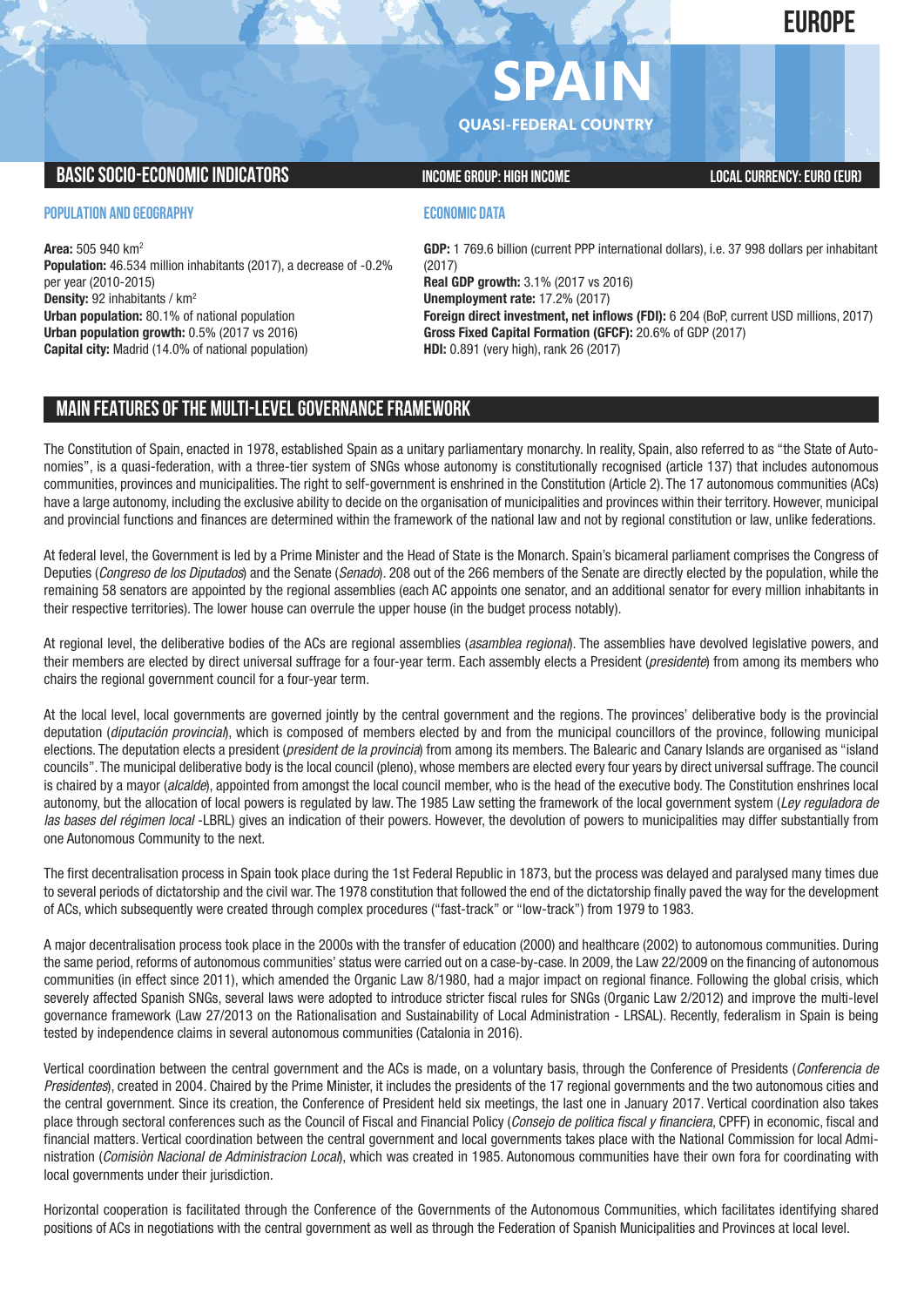| <b>TERRITORIAL ORGANISATION</b> |                                                            |                              |                                                      |                             |  |  |  |  |  |  |  |  |
|---------------------------------|------------------------------------------------------------|------------------------------|------------------------------------------------------|-----------------------------|--|--|--|--|--|--|--|--|
| 2017                            | <b>MUNICIPAL LEVEL</b>                                     | <b>INTERMEDIATE LEVEL</b>    | <b>REGIONAL OR STATE LEVEL</b>                       | <b>TOTAL NUMBER OF SNGS</b> |  |  |  |  |  |  |  |  |
|                                 | 8 124 municipalities (municipios)<br>+ 2 Autonomous Cities | 50 provinces<br>(provincias) | 17 autonomous communities<br>(comunidades autónomas) |                             |  |  |  |  |  |  |  |  |
|                                 | Average municipal size: 5 728 inhabitants                  |                              |                                                      |                             |  |  |  |  |  |  |  |  |
|                                 | 8 1 2 4                                                    |                              |                                                      | 8 191                       |  |  |  |  |  |  |  |  |

**OVERALL DESCRIPTION.** Spain has a three-tier subnational government system characterised by an asymmetric organisation. It is composed of 17 Autonomous Communities (*Comunidades Autonomas*, CCAA) at the regional level, and 50 Provinces (*Provincias*), 8 124 Municipalities (*Municipios*) and two Autonomous Cities (Ceuta and Mellila) at the local level. The structure of municipalities and provinces differs from one region to another. The two autonomous cities of Ceuta and Melilla located in North Africa have fewer powers than ACs, but more than municipalities. The Canary Islands have the Outermost Region status under the Treaty of the European Union.

**REGIONAL LEVEL.** Autonomous Communities each have their specific statute, allowing for some distinctive features, especially since the 2000s when several statutes were reformed on a case-by-case basis (Catalonia and Valencia in 2006, Andalusia, Aragon and Balearic Islands in 2007, etc.). The two "foral" autonomous communities of Basque Country and Navarra, in particular, retain more fiscal autonomy than the rest of the regions. ACs are quite diverse in terms of area, population size and socio-economic situation. While the average demographic size is around 2.5 million inhabitants, the least-populated region has 331 000 inhabitants (La Rioja) and the most populated 8.4 million (Andalusia). The AC of Castille & Leon encompasses 2 248 municipalities, whereas the region of Murcia only 45. The region with the highest GDP per capita (Madrid) is twice as wealthy as the region with the lowest GDP per capita (Extremadura). However, over the last 16 years, differences between regions of Spain in terms of GDP per capita have remained stable at relatively low levels compared to OECD countries.

**PROVINCIAL LEVEL.** Provinces exist since 1833. At that time, the division was made on a set of "rational" criteria including the area (based on the model for French *départements*), population (a province should include between 100 000 and 400 000 inhabitants) and geographical coherence. Since 1833, the provinces have undergone only minor changes, remaining almost the same until today. Today, provincial size is around 920 000 inhabitants on average, but it ranges from 19 000 inhabitants in Zamora to 6.5 million inhabitants in the province of Madrid. Provinces have been contested for a long time and suffer from a lack of democratic legitimacy. However, the 27/2013 law strengthened their role by recentralising some responsibilities of certain small municipalities (under 20 000 inhabitants) at the provincial level.

**MUNICIPALITIES AND INTER-MUNICIPAL COOPERATION.** The municipal level is quite fragmented. While the average size is 5 720 inhabitants (close to the EU average of 5 900 inhabitants but below the OECD average of 9 700 inhabitants), the median size of municipalities is among the lowest in OECD countries (565 inhabitants). Around 84% of municipalities have fewer than 5 000 inhabitants, and 72% less than 2 000 inhabitants. Spain also has a structured level of 3 719 sub-municipal entities smaller than municipalities, which are deconcentrated municipal entities of the municipalities without their own legal personality.

To reduce municipal fragmentation, law 27/2013 introduced incentives to promote municipal mergers on a voluntary basis; however, this initiative has had little impact thus far. Nevertheless, inter-municipal cooperation has contributed to reducing the impact of municipal fragmentation in Spain. *Mancomunidades* and *comarcas* create entities, on a voluntary basis, called 'associations of municipalities', which carry out joint projects or provide common services. They may be used by municipalities to better reflect their historic borders and common identities (Tierra de Campos, Manchuela) or for economic purposes. There were around 1 000 inter-municipal cooperation entities in 2016. The law 27/2013 also promotes the integration or coordination of municipal services (e.g. education, social services, healthcare) through financial incentives. Municipalities that use cooperation to cut costs are granted more transfers from the central authorities.

The municipalities of Madrid and Barcelona have a specific organisation due to their population size (law 1/2006 regulating the special organisation of the municipality of Barcelona, and law 22/2006 on Capital Status and Special Regime of Madrid).

Overall, 41% of the Spanish population lives in a metropolitan area with more than 500 000 inhabitants, compared to 55% in the OECD area. Barcelona is the country's richest metropolitan area, and the metropolitan area of Madrid generated one-fourth of the country's GDP growth over the period 2000-2016. To improve metropolitan governance, both central and regional governments have developed initiatives. For example, the Spanish central government created a Metropolitan Corporation of Barcelona in 1975, which became a metropolitan authority in 2011 by law 31/2010 passed by the Parliament of Catalonia. The *Àrea Metropolitana de Barcelona* (AMB) brings together 36 municipalities to work on planning, transport, water, waste treatment, social cohesion and economic development issues.

The central government has a state territorial administration. General Delegates represent deconcentrated central government administration at the regional level. The provincial level also comprises a central government territorial administration composed of sub-delegates.

## **SUBNATIONALGOVERNMENT RESPONSIBILITIES**

The responsibilities of ACs are defined in their autonomous statute but, as a general rule, 23 areas are listed in the Constitution as responsibilities not expressly attributed to the central state and therefore devolved to ACs. In addition, there are also shared competencies between the central state and the regions, such as general regulation of education, social services, universities, municipal and provincial supervision. Conflicts on the overlap of competences between the central and regional governments are settled by the Constitutional Court.

Provinces are responsible for ensuring the provision of municipal public services as well as investment projects of a supra-municipal character. They are in charge of the overall coordination of local government with the AC and the State, and guaranteeing compliance with solidarity and budget-balance principles among the municipalities they are comprised of. They must provide technical, legal, and economic assistance to small municipalities (fewer than 5 000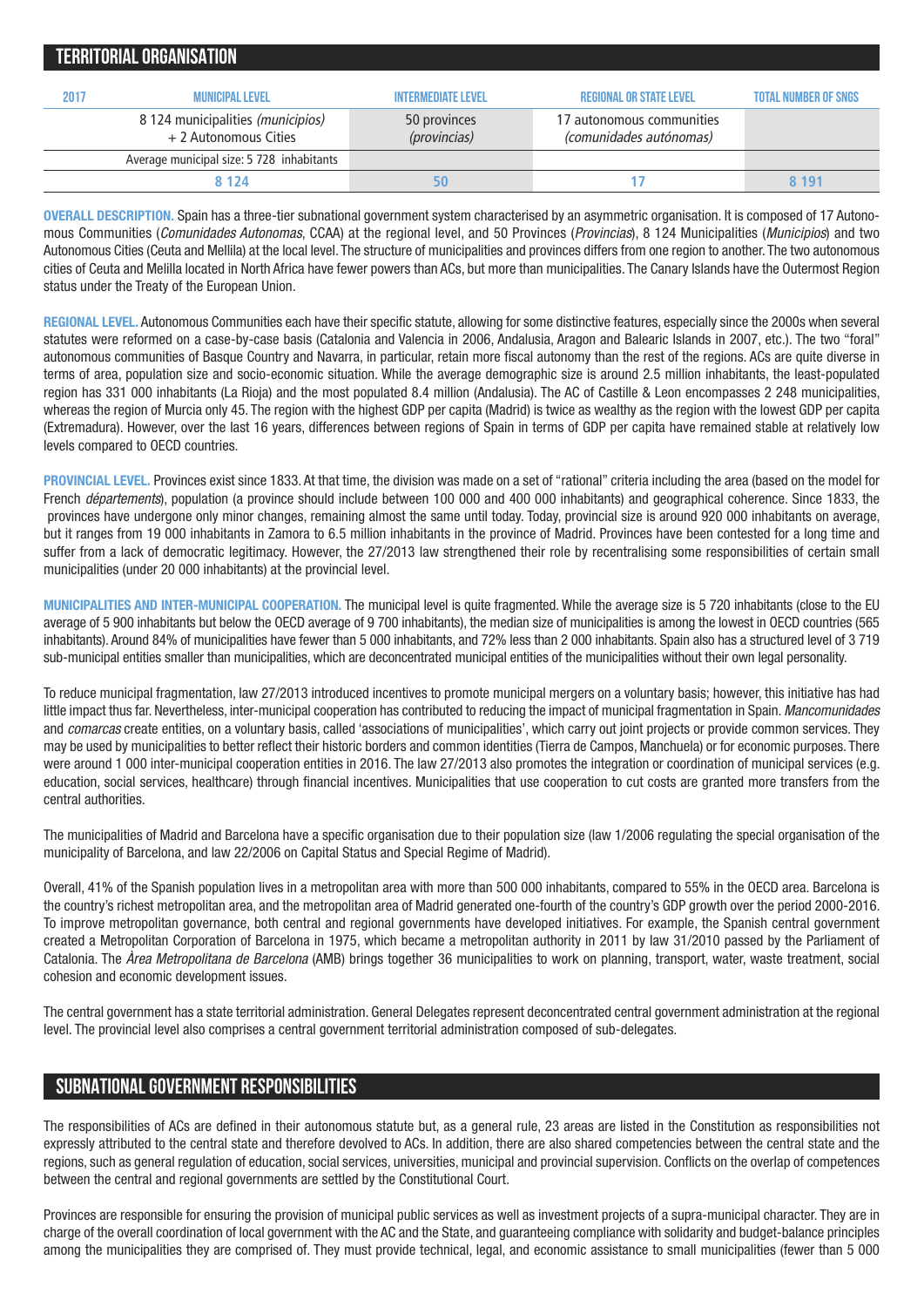

**SPAIN QUASI-FEDERAL COUNTRY**

inhabitants). The law 27/2013 aimed at clarifying competences between municipalities and provinces and preventing duplications, strengthened their role in 2013 by recentralising (to provinces) some of the responsibilities of municipalities with fewer than 20 000 inhabitants.

Municipal responsibilities vary between mandatory "core competencies" and optional tasks (clarified by the law LRSAL), according to their population size. All municipalities are responsible for local services including local public utilities, public lighting, road maintenance and municipal police. Larger municipalities (more than 20 000 inhabitants) have additional responsibilities such as social service allowances, civil protection, public transport and environmental protection.

The commission on the Reform of the Spanish Public Administration (CORA) was established in 2012, to improve public-sector efficiency at all levels. Together with the LRSAL, it led to a large-scale drive to clarify the allocation of responsibilities across levels of government, reduce duplication and overlap across jurisdictions and limit the creation of new public entities or agencies at local level. It also reduced the number of agencies (*Entidades Dependientes del Sector Público*) in the regional administration by 34% between 2012 and 2016. The Spanish Urban Agenda, to be approved in 2019, shall provide an assessment of urban and rural conditions in Spain as well as associated priority objectives.

#### **Main responsibilitysectors and sub-sectors**

|                                          | <b>AUTONOMOUS COMMUNITIES</b>                                                                                                                                                                                                            | <b>PROVINCES</b>                                                                                                                  | <b>LOCAL GOVERNMENTS (DEPENDING ON THE SIZE)</b><br>OF THE MUNICIPALITIES)                                                 |
|------------------------------------------|------------------------------------------------------------------------------------------------------------------------------------------------------------------------------------------------------------------------------------------|-----------------------------------------------------------------------------------------------------------------------------------|----------------------------------------------------------------------------------------------------------------------------|
| 1. General public<br>services            | Municipal and provincial supervision<br>(shared with the central government)                                                                                                                                                             | Internal administration; Coordination of local<br>government with the AC and the State;<br>Technical assistance to municipalities | Internal administration                                                                                                    |
| 2. Public order<br>and safety            | Public order                                                                                                                                                                                                                             |                                                                                                                                   | Public safety; Municipal police; Civil protection<br>and firefighting (larger municipalities)                              |
| 3. Economic affairs<br>/transports       | Regional and rural development; Fisheries, hunting,<br>aquaculture, agriculture and forestry; Regional<br>tourism; Regional railway and road networks;<br>Regional transport; Ports and airports not engaged<br>in commercial activities | Cooperation in the promotion of economic<br>and social development and in planning<br>of the provincial territory                 | Traffic management; Road maintenance;<br>Tourism; Public transport (municipalities<br>above 50 000 inhabitants); markets   |
| 4. Environmental<br>protection           | <b>Environmental protection</b>                                                                                                                                                                                                          |                                                                                                                                   | Environmental protection (municipalities above<br>50 000 inhabitants); Waste management;<br>Waste water; Parks and gardens |
| 5. Housing and<br>community<br>amenities | Urban planning; Housing                                                                                                                                                                                                                  |                                                                                                                                   | Urban policies; Water supply; Public lighting;<br>Cemeteries and funeral services                                          |
| 6. Health                                | Health                                                                                                                                                                                                                                   |                                                                                                                                   | Participation in the management of first healthcare                                                                        |
| 7. Recreation,<br>culture & religion     | Museums; Libraries; Music conservatories of regional<br>interest; Cultural heritage; Promotion of culture and<br>of the regional language (when relevant)                                                                                |                                                                                                                                   | <b>Cultural facilities; Sport facilities</b><br>(larger municipalities)                                                    |
| 8. Education                             | Education (shared); Universities (shared)                                                                                                                                                                                                |                                                                                                                                   | Participation in the design of education<br>programmes and facilities                                                      |
| 9. Social<br>protection                  | Social welfare; Social services (shared)                                                                                                                                                                                                 |                                                                                                                                   | Social services allowances (larger municipalities);<br>Promotion of social reinsertion                                     |

## **SUBNATIONAL, STATE AND LOCAL GOVERNMENT FINANCE**

| public organisations, corporations and foundations). | regional corporations which are non-market producers; at local level, local authorities (municipal, provincial and island),<br>associations and groupings of municipalities, autonomous cities (Ceuta and Melilla) and bodies reporting to them (e.g. | Quality/reliability of fiscal data:<br>Availability of fiscal data:<br>Hiah<br><b>High</b> |
|------------------------------------------------------|-------------------------------------------------------------------------------------------------------------------------------------------------------------------------------------------------------------------------------------------------------|--------------------------------------------------------------------------------------------|
|------------------------------------------------------|-------------------------------------------------------------------------------------------------------------------------------------------------------------------------------------------------------------------------------------------------------|--------------------------------------------------------------------------------------------|

**GENERAL INTRODUCTION.** Provisions on fiscal issues on subnational governments are detailed in Article 135 of the Constitution, in law 22/2009 on the financing of ACs and the Basic Law on Local Government 7/1985, revised in 2013, as well as in Budgetary Stability Acts (2001, 2006, 2009 and 2012). However, most fiscal powers are concentrated in the ACs, to the detriment of local governments.

At regional level, fiscal decentralisation is asymmetric, with two distinct regimes: the common regime (which concerns 15 of the Autonomous Communities) and the "foral" regime (for Basque Country and Navarra) which is characterised by an almost complete spending and revenue autonomy. Besides, within the common regime, the Canary Islands has a specific economic and tax system due to historical and geographic reasons and its status as an EU "outermost region". The two autonomous cities are included in the autonomous financing framework. The particularities of the "foral" territories and of the Canary Islands are mentioned in the Articles 156 to 158 of the Spanish Constitution, which refers to the Funding System of the Autonomous Communities.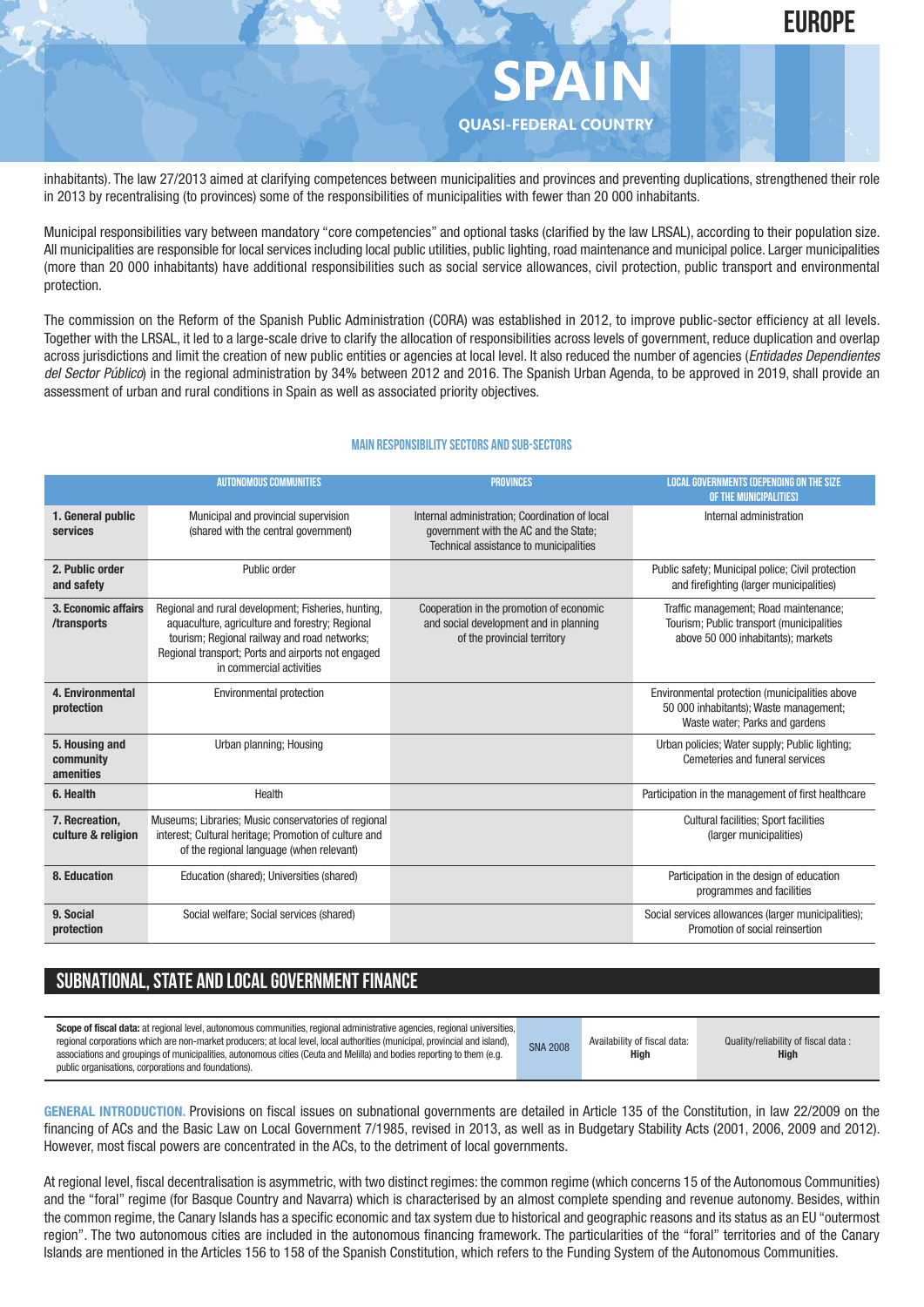Despite the profound changes to AC financing brought about by reform 22/2009, which has been in effect since 2011, a new regional financing reform is currently under discussion. It would cut intergovernmental transfer funds and reduce regional revenue distribution.

#### **SUBNATIONALGOVERNMENTEXPENDITURE BYECONOMICCLASSIFICATION**

| 2016                            |            | DOLLARS PPP / INH. |       | % GDP      |              |       | % SUBNATIONAL, STATE AND LOCAL | <b>GOVERNMENT EXPENDITURE</b> |       | % GENERAL GOVERNMENT EXPENDITURE<br>(SAME EXPENDITURE CATEGORY) |            |       |             |
|---------------------------------|------------|--------------------|-------|------------|--------------|-------|--------------------------------|-------------------------------|-------|-----------------------------------------------------------------|------------|-------|-------------|
|                                 | <b>SNG</b> | <b>State</b>       | Local | <b>SNG</b> | <b>State</b> | Local | <b>SNG</b>                     | <b>State</b>                  | Local |                                                                 | State      |       | Local       |
| <b>Total expenditure</b>        | 7548       | 5452               | 2096  | 20.8%      | 15.0%        | 5.8%  | 100%                           | 100%                          | 100%  |                                                                 |            |       |             |
| Inc. current expenditure        | 6910       | 5028               | 882   | 19.0%      | 13.8%        | 5.2%  | 91.6%                          | 92.2%                         | 89.8% | Total                                                           |            |       |             |
| Staff expenditure               | 3093       | 2 3 8 2            | 711   | 8.5%       | 6.6%         | 2.0%  | 41.0%                          | 43.7%                         | 33.9% | expenditure                                                     |            | 49.2% |             |
| Intermediate consumption        | 1540       | 889                | 651   | 4.2%       | 2.4%         | 1.8%  | 20.4%                          | 16.3%                         | 31.1% |                                                                 |            |       |             |
| Social expenditure              | 1028       | 987                | 40    | 2.8%       | 2.7%         | 0.1%  | 13.6%                          | 18.1%                         | 1.9%  | <b>Staff</b><br>expenditure                                     |            |       | 78.5%       |
| Subsidies and current transfers | 1072       | 616                | 456   | 3.0%       | 1.7%         | 1.3%  | 14.2%                          | 11.3%                         | 21.7% |                                                                 |            |       |             |
| <b>Financial charges</b>        | 167        | 145                | 22    | 0.5%       | 0.4%         | 0.1%  | 2.2%                           | 2.7%                          | 1.1%  | Social                                                          | 15.6%      |       |             |
| <b>Others</b>                   | 11         | 9                  | 2     | $0.0\%$    | $0.0\%$      | 0.0%  | 0.1%                           | 0.2%                          | 0.1%  | benefits                                                        |            |       |             |
| Incl. capital expenditure       | 637        | 423                | 214   | 1.8%       | 1.2%         | 0.6%  | 8.4%                           | 7.8%                          | 10.2% | <b>Direct</b>                                                   |            |       |             |
| Capital transfers               | 148        | 115                | 33    | 0.4%       | 0.3%         | 0.1%  | 2.0%                           | 2.1%                          | 1.6%  | investment                                                      |            |       | 67.5%       |
| Direct investment (or GFCF)     | 489        | 308                | 181   | 1.3%       | 0.8%         | 0.5%  | 6.5%                           | 5.6%                          | 8.6%  | 0%                                                              | 20%<br>40% | 60%   | 80%<br>100% |

**EXPENDITURE.** Spain has undergone thorough decentralisation in recent decades, shifting from a highly-centralised system before 1978 to a highly-decentralised one. This is reflected in the change in the share of SNG expenditure in GDP and public expenditure, which increased by respectiveley 5 and 13 percentage points between 1995 and 2016. Today, Spain is one of the most decentralised countries of the OECD, with SNGs being responsible for almost half of total public spending in 2016, above the OECD average (16.2% of GDP and 40.4% of public expenditure), and in line with the average for OECD federal countries (19.2% of GDP and 50.0% of public expenditure). ACs represented 72%, hence almost three-quarters of total SNG expenditure in 2016, while provinces and municipalities accounted for the remaining 28%. Staff expenditure represents on average 41% of SNG expenditure (compared to 38% on average among OECD federal countries) and 78.5% of all public staff expenditure. ACs are key public employers, due to their high degree of involvement in key sectors (education, healthcare), accounting for 60% of total public staff expenditure while local authorities accounted for only 18% of total public staff expenditure.

**DIRECT INVESTMENT.** Spanish SNGs, and particularly ACs play a crucial role in infrastructure investment, research and development, and development policies. SNG direct investment represented 67.5% of total public investment in 2016, above the OECD average (56.9%), including the OECD average for federal countries (62.3%). As a share of GDP, SNG investment is, however, below the OECD average for federal countries (1.8%) and investment accounted for only 6.5% of expenditure, which is quite low by international comparison. In addition, SNG investment has declined subtantially following consolidation measures taken after the golbal crisis. SNG investment decreased by 7.8% per year in real terms between 2007 and 2017. Within SNG investment, ACs accounted for 63% and local government for 37%.

ACs are primarily responsible for regional development, and most SNG investment is dedicated to economic affairs, in particular public work and infrastructure of local/regional interest, followed by general public services, housing and community amenities and healthcare. Regional governments are supported by the central government for investment through the Inter-territorial Compensation Fund and the Regional Incentives Programme, which are measures to finance development projects in less developed regions. The 2030 Industrial Strategy and the 2017-27 Internationalisation Strategy of the Spanish Economy 2017-27 provide the framework for the long-term economic development strategies for regions. For instance, future investment priorities are progressively shifting away from infrastructure and towards climate change and innovation.

| 2016                                | % GDP      |              |         | % SUBNATIONAL, STATE<br><b>AND LOCAL GOVERNMENT</b> |                  | SNG EXPENDITURE AS A % GDP |     |  | % OF TOTAL SNG EXPENDITURE          |       |       |       |
|-------------------------------------|------------|--------------|---------|-----------------------------------------------------|------------------|----------------------------|-----|--|-------------------------------------|-------|-------|-------|
|                                     | <b>SNG</b> | <b>State</b> | Local   | <b>SNG</b>                                          | <b>State</b>     | Local                      | 25% |  | Social protection                   |       |       |       |
| <b>Total expenditure</b>            | 21.1%      | 15.3%        | 5.8%    | 100%                                                | 100%             | 100%                       |     |  | Education                           |       | 7.0%  |       |
| 1. General public services          | 4.8%       | 2.7%         | 2.1%    |                                                     |                  | 22.5% 17.5% 35.6%          | 20% |  | Recreation, culture<br>and religion |       |       | 22.5% |
| 2. Defence                          | 0.0%       | $0.0\%$      | $0.0\%$ | $0.0\%$                                             | $0.0\%$          | $0.0\%$                    |     |  | $\blacksquare$ Health               | 18.1% |       |       |
| 3. Security and public order        | 0.9%       | 0.5%         | 0.5%    | 4.4%                                                | $3.1\%$          | 7.8%                       |     |  | Housing and                         |       |       |       |
| 4. Economic affairs / transports    | 2.4%       | 1.5%         | 0.9%    |                                                     | 11.3% 9.7%       | 15.4%                      | 15% |  | community<br>amenities              |       |       |       |
| 5. Environmental protection         | 0.8%       | 0.2%         | 0.6%    | 3.7%                                                | 1.2%             | 10.0%                      |     |  | Environmental<br>protection         |       |       | 4.4%  |
| 6. Housing and community amenities  | 0.5%       | 0.2%         | 0.3%    | 2.3%                                                | 1.0%             | 5.7%                       | 10% |  | Economic affairs<br>/transports     | 4.4%  |       |       |
| 7. Health                           | 5.6%       | 5.5%         | 0.1%    |                                                     | 26.3% 35.9%      | 1.3%                       |     |  | Public order                        |       |       | 11.3% |
| 8. Recreation, culture and religion | 0.9%       | 0.3%         | 0.7%    | 4.4%                                                | 1.8%             | 11.4%                      | 5%  |  | and safety                          |       |       | 3.7%  |
| 9. Education                        | 3.8%       | 3.6%         | 0.2%    |                                                     | 18.1% 23.6% 3.5% |                            |     |  | Defence<br>General public           |       | 26.3% | 2.3%  |
| 10. Social protection               | 1.5%       | 0.9%         | 0.5%    | 7.0%                                                | 6.1%             | 9.3%                       | 0%  |  | services                            |       |       |       |

## **SUBNATIONALGOVERNMENTEXPENDITURE BYFUNCTIONALCLASSIFICATION – COFOG**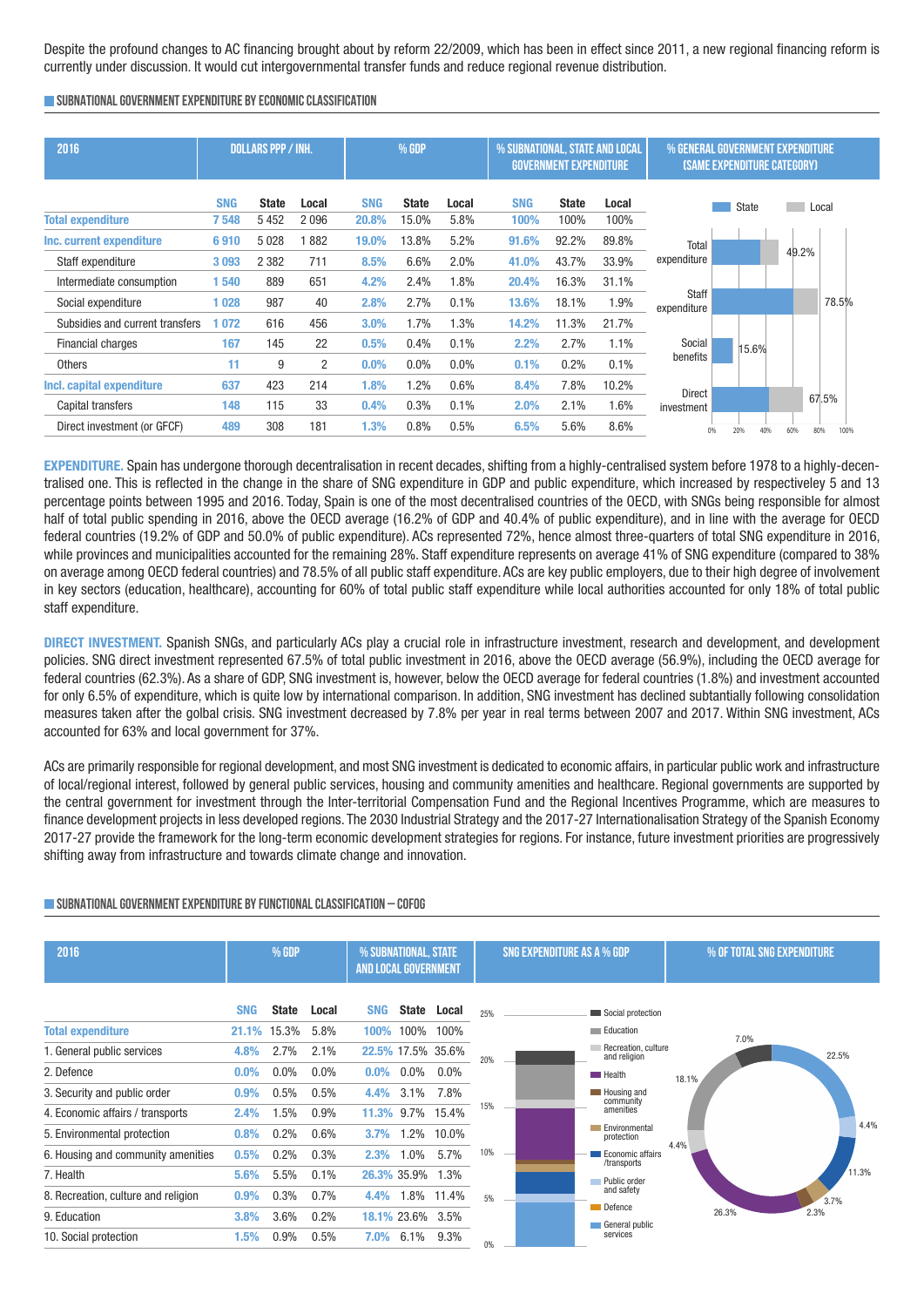In health, education, environmental protection and housing and community amenities, Spanish SNGs are responsible for almost all public spending at the national level. Health and education are prime regional competences, with almost no contributions from municipalities, whereas for environmental protection and housing and community amenities, funding responsibilities are shared between regional and local governments, with the latter being responsible for the larger share, respectively 70.3% and 66.5% of SNG total spending in each category. The primary area of regional spending is by far health (35.9% of regional spending, accounting for 5.6% of GDP against 2.9% on average in the OECD), followed by education (23.6% of regional spending accounting for 3.6% of GDP), general public services (17.5%) and economic affairs and transport (9.7%). Municipal and provincial main category of spending is general public services (35.6%), followed by economic affairs and transports (15.4%), recreation, culture and religion (11.4%), social protection (9.3%) and security and public order (7.8%) and housing and community amenities (5.7%).

**SPAIN**

**EUROPE**

**QUASI-FEDERAL COUNTRY**

#### **SUBNATIONALGOVERNMENT REVENUE BYCATEGORY**



**OVERALL DESCRIPTION.** Recent fiscal decentralisation reforms modified the SNG financing structure, resulting in a significant increase in tax revenue as a percentage of total SNG revenue. In particular, law 22/2009 on the financing of the CCAA has introduced major changes including an increase in the share and discretion of ACs in shared tax, a reform of the equalisation system and a change in intergovernmental transfers. The revision of the law on funding municipalities and provinces was adopted in December 2013. In 2016, tax revenue accounted for almost 40% of SNG revenue, slighly below the OECD average (44.6%) but well below the OECD average for federal countries (47.5%). Consequently, the share of grants and subdisies in SNG revenue remain quite high compared to other OECD federations (51% vs 31.5% in OECD federal countries). Taken together, tariffs and fees, property income and other revenues acounted for less than 10% of SNG revenues in 2016.

Despite the high degree of revenue decentralisation, the share of tax revenue in AC revenue is much lower than the share of grants (34.6% vs 57.3%) while this is the reverse at local government level (51.6% vs 37.2%). In addition, ACs have limited participation in tax collection, which undermines their ability to fight tax evasion and generate tax revenue.

**TAX REVENUE.** All three levels of SNGs in Spain have tax revenue (own-source and shared for ACs and municipalities, and only shared-taxes for provinces). The Superior Council of Tax Coordination, established by the state tax authority and regional governments, coordinates tax management under the common regime, together with Territorial Councils for Tax Coordination and Management that operate within each autonomous community's territory. Overall, SNG tax revenue amounted to 8.2% of GDP and 37.2% of public tax revenue, slightly below the OECD average for federal countries (8.8% of GDP and 42.4% of public tax). All ACs except Basque Country and Navarra benefit from tax revenues shared with the central government on which they have some leeway (ceilings, tax exonerations and exemptions, etc.). Law 22/2009 increased their share of shared-taxes, and gave regions increased fiscal autonomy. In 2016, they received 50% of the PIT receipts (instead of 33% previously), 50% of VAT receipts, 58% of excise taxes on tobacco, alcohol and petrol and 100% of revenues from tax on electricity and certain means of transport. The rest of tax receipts directly go to the Guarantee of Basic Public Services Fund. ACs are able to increase or decrease tax exemptions on the regional share (max. of 10% greater/less than the State's level) and have discretion regarding the number of tax brackets, although they must have a progressive rate scale. Moreover, they have autonomy over the wealth tax, inheritance and gift tax, tax on capital transfers, gambling tax, vehicle excise tax and the Hydrocarbon Retail Sales Tax. Basque Country and Navarra, under special foral regime, enjoy a higher degree of fiscal autonomy than other ACs. They benefit from all taxes, except import duties, payroll taxes, VAT and excise duties, under the condition that the overall effective tax burden does not fall below that of the rest of Spain.

Overall, in 2016, PIT represented 69% of AC tax revenue while the tax on capital transactions represented 13.4%, plus excise taxes and VAT receipts (each accounting for 3.5% of regional revenue). However, despite the creation of the Territorial Councils of Tax Coordination and Management, autonomous communities are still only marginally involved in tax collection.

Municipalities generate a significant portion of their tax revenue from own-source taxes, and larger municipalities (more than 75 000 inhabitants) have a special status, derived from their extended scope of responsibility, and benefit from additional shared taxes (PIT, VAT and excise taxes). Own-source taxes include a property tax (IBI), a vehicle tax (IVTM), a local business tax and two optional taxes: a tax on real estate transactions in urban areas and a tax on construction, facilities and infrastructure. Municipalities can also levy environmental taxes, but this is rarely used. Recurrent immovable property taxes represented 37% of municipal tax revenue in 2016, i.e. 1.2% of GDP (compared to 1.1% on average in OECD countries in 2016). Provinces have the power to levy a surtax on the local business tax and are also entitled to some shared tax revenue (PIT, VAT and CIT). Overall, revenues from VAT and PIT represented respectively 8.5% and 6.8% of municipal and provincial tax revenue in 2016 and the local business tax, 10%.